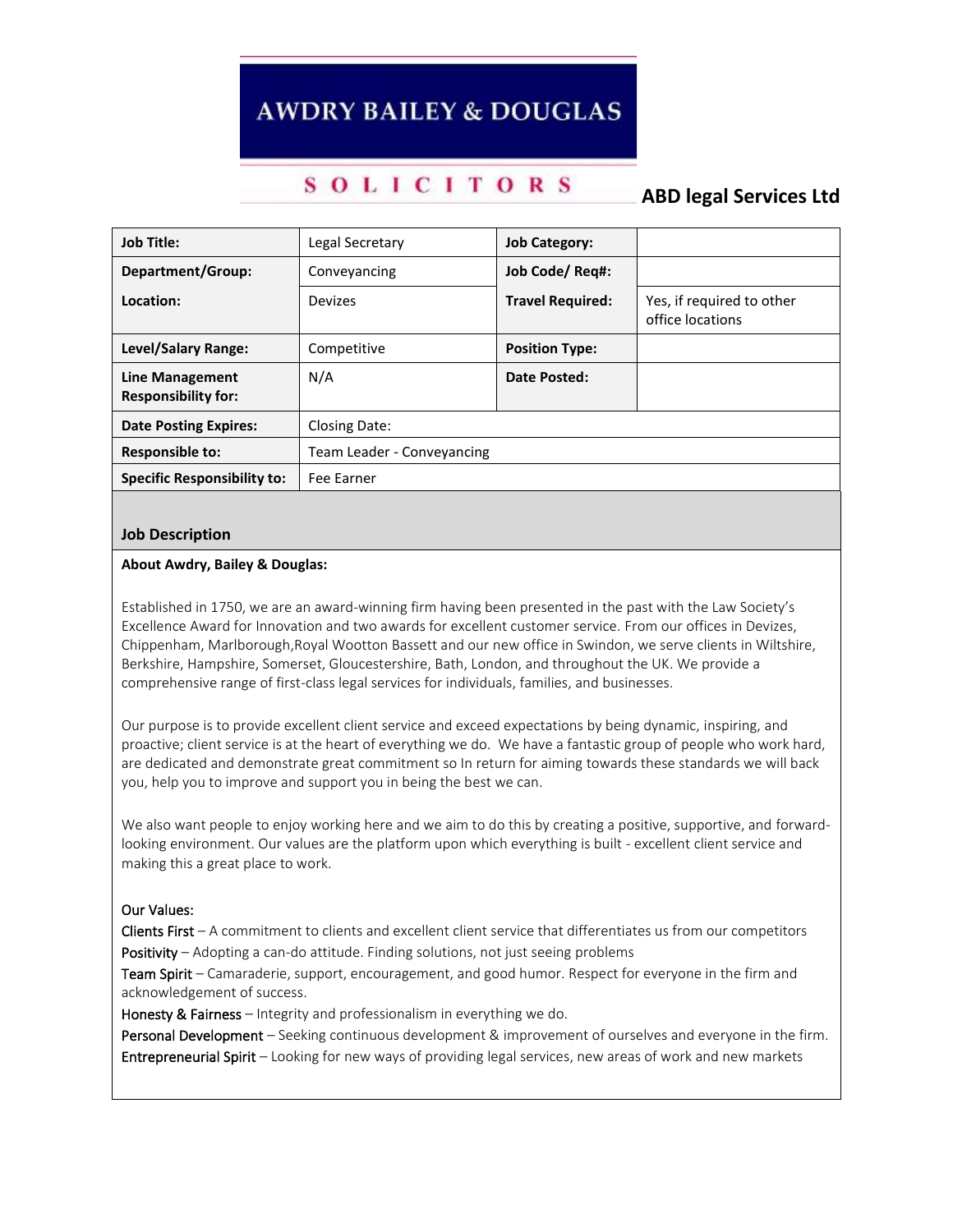## **ROLE AND RESPONSIBILITIES**

## **Job Purpose:**

To work within the Conveyancing department providing high quality administrative support and secretarial services. Engage with the team and clients to build and develop strong working relationships and contribute towards making ABD an inspiring and successful place to work.

## **Typical Activities:**

## **Responsibility for**: -

- Dealing with all administrative duties relating to client transactions and secretarial requirements including but not limited to:
	- Managing Fee Earner's diary
	- Preparing files for billing
	- Screening incoming calls
	- Typing of correspondence, photocopying, filing sending faxes and opening new files.
	- Sorting and prioritising mail, emails and messages
	- Dealing with client's matters where appropriate
	- Supporting in all areas of work where appropriate
- Provision of a reliable and efficient service to clients
- Provision of a professional & friendly service to clients with the ability to recognise when clients may be going through a difficult process e.g. divorce or family transactions.
- Preparation of straightforward legal documents
- Commitment to the LEXCEL & Investors in People standards, the requirements of the Law Society and to understand them.
- Being familiar with the basic requirements of the Solicitors Accounts Rules which affect the receipt and payment into the bank of cheques and the accounting of client's monies.

### **Support with: -**

- Liaison with clients and other parties to update and ensure awareness of transaction process at the appropriate times.
- Postal duties as required
- To support with reception cover as required

### **ESSENTIAL AND DESIRABLE SKILLS, EXPERIENCE AND QUALIFICATIONS**

### Essential:

- Proven experience of Legal Secretary work
- To have the ability to remain calm, polite and focused when dealing with different situations
- To have excellent communication skills both verbal and written
- The ability to build relationships and work collaboratively with all employees
- Sound general administrative experience
- Great attention to detail
- To enjoy a varied workload and working at pace
- To be able to produce a high standard of work when under pressure
- The ability to make sound decisions taking ownership when required.
- To present in a professional manner
- To demonstrate flexibility in approach